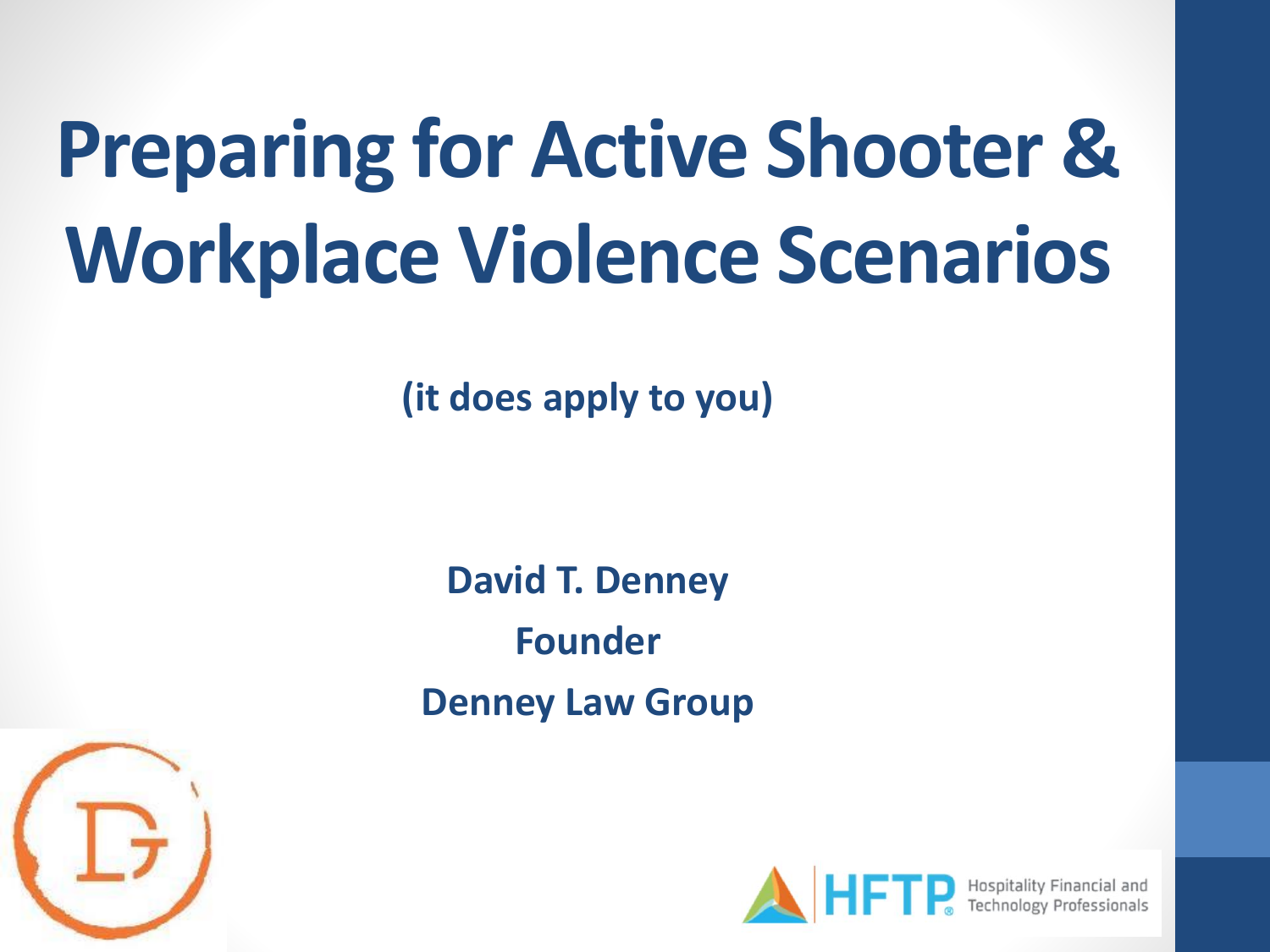### FBI Law Enforcement Bulletins

- Developing Emergency Operations Plans for **Schools**
- Developing Emergency Operations Plans for **Institutions of Higher Learning**
- Developing Emergency Operations Plans for **Houses of Worship**
- Incorporating Active Shooter Planning into **Health Care Facility Emergency Plans**

### **NOTICE ANYTHING MISSING??**



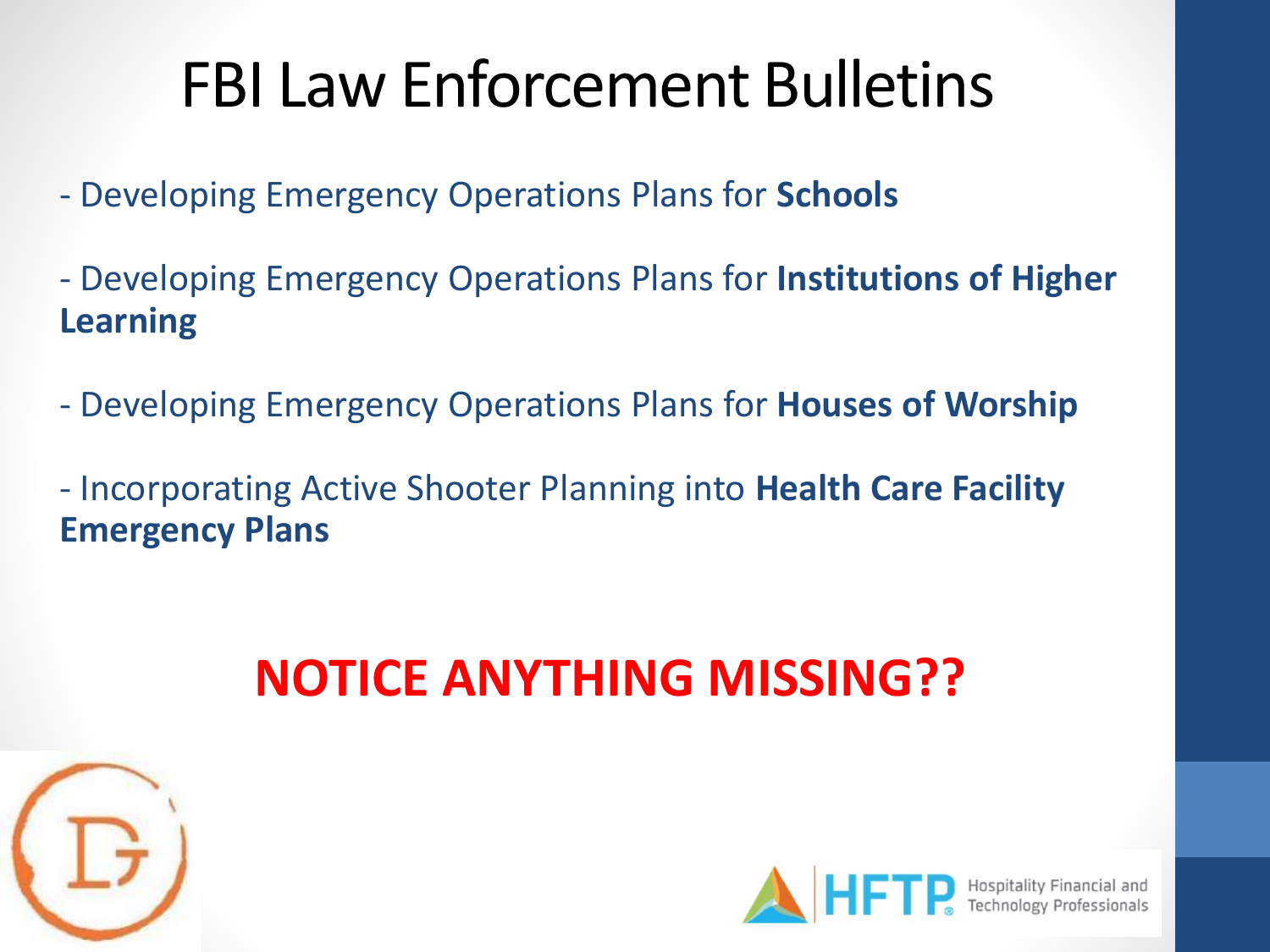### THE STATISTICS – Active Shooters

#### **Incidents are Becoming More Frequent**

- 2000 2007: average 6.4 incidents, annually
- Currently: **16.4 incidents, annually**

### **Where do they occur?**

- **45.6% occur in a commercial environment**
- 24.3% occur in an educational environment
- The rest occur in open spaces, military/government, residential, houses of worship, health care
- 97% of independent restaurants are without an active shooter response plan



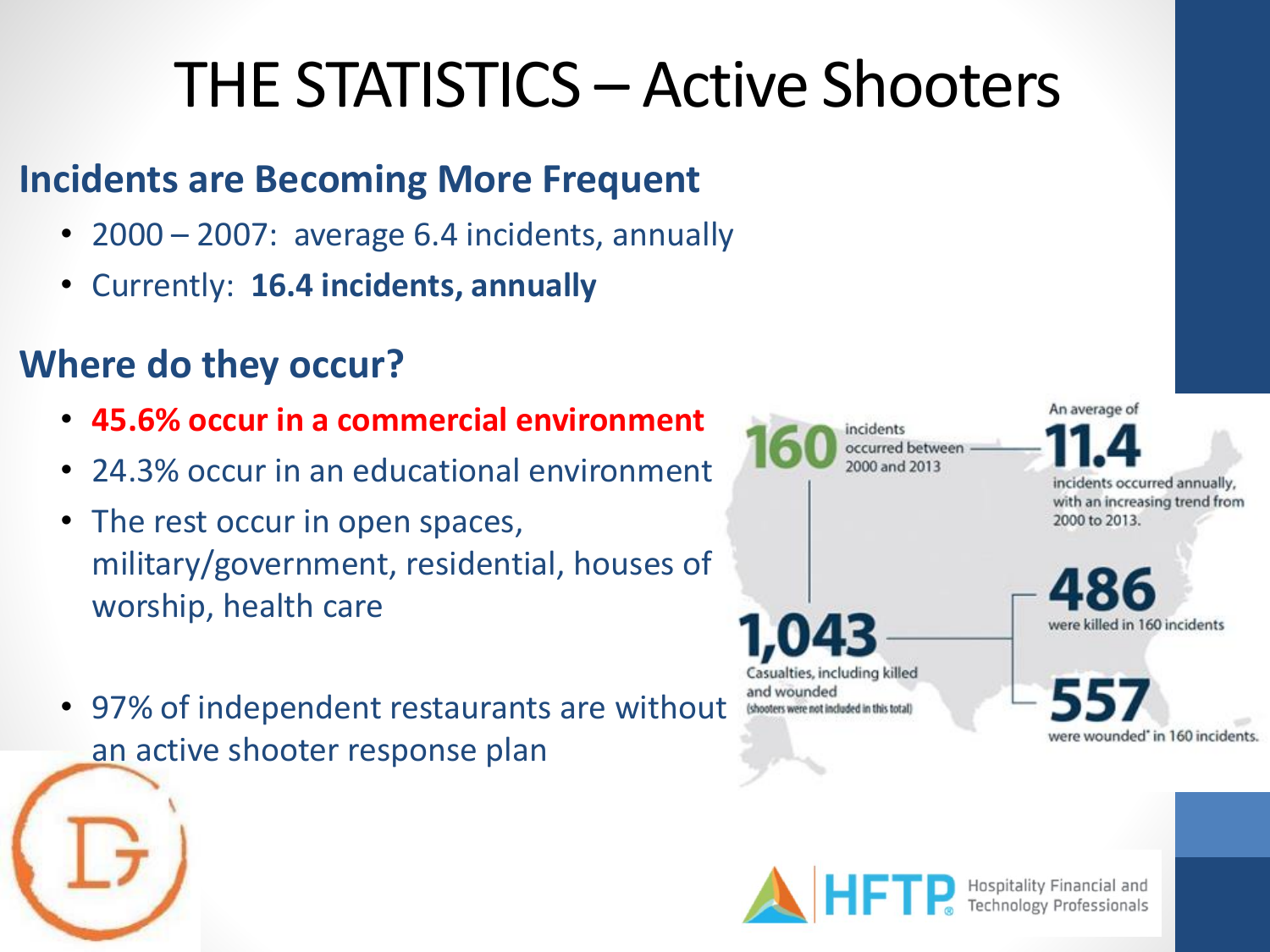### Perpetrators of Violence

### **Disgruntled/Former Employees**

- Smart hiring/firing?
- Do you: terminate alone? use keycard access? notify current employees of a termination?

### **Domestic/Relational Violence**

- Is there a non-fraternization policy? (is it enforced?)
- Red flags?

### **Random, premeditated Attacks**

- Can these be defended against?
- Make your property a less-attractive target; train employees on proper response to a workplace violence situation



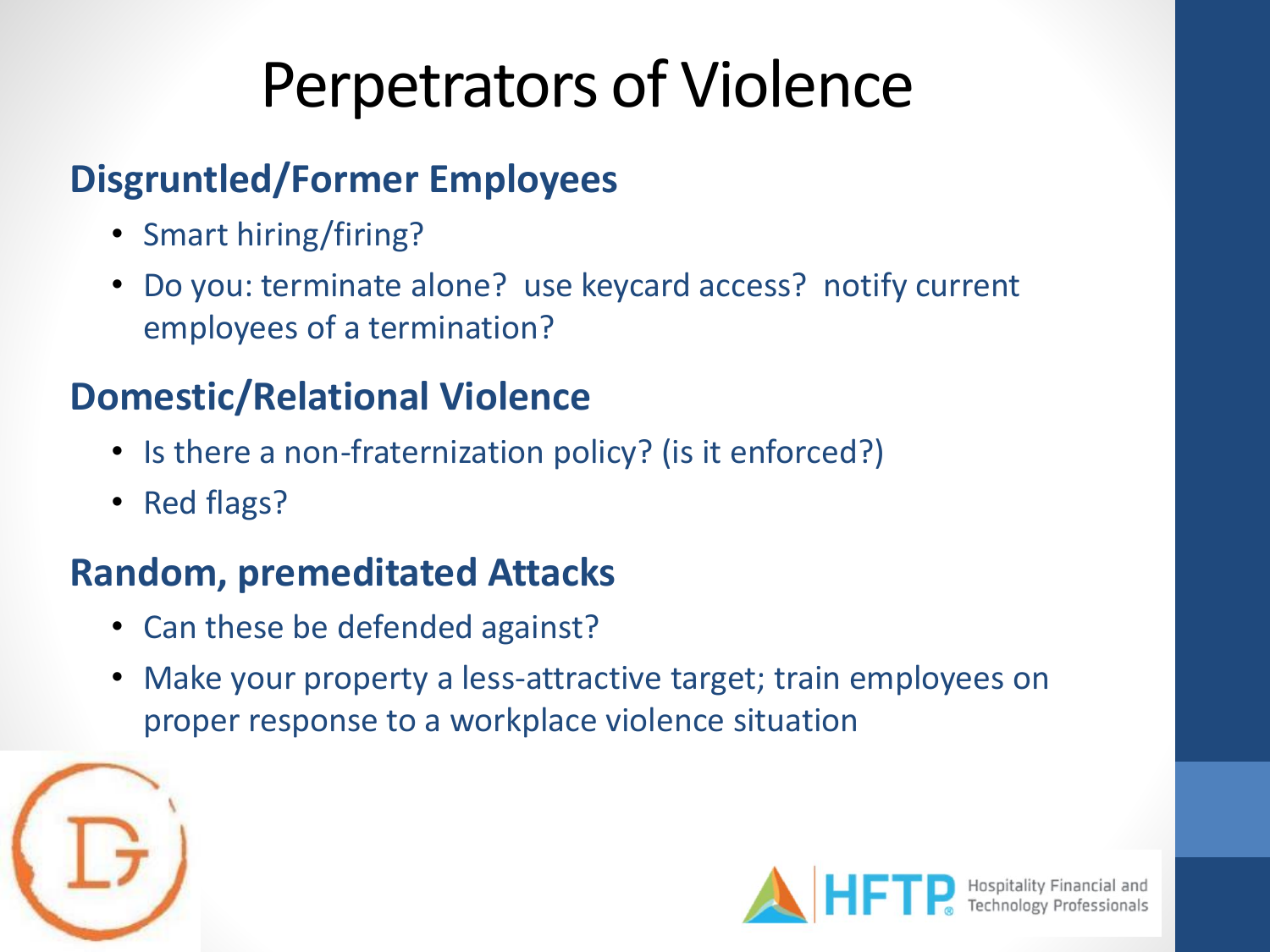### Poll Question #1

### **QUESTION**

- I feel this is an important safety issue for my business:
	- A. Very
	- B. Somewhat
	- C. Not at all



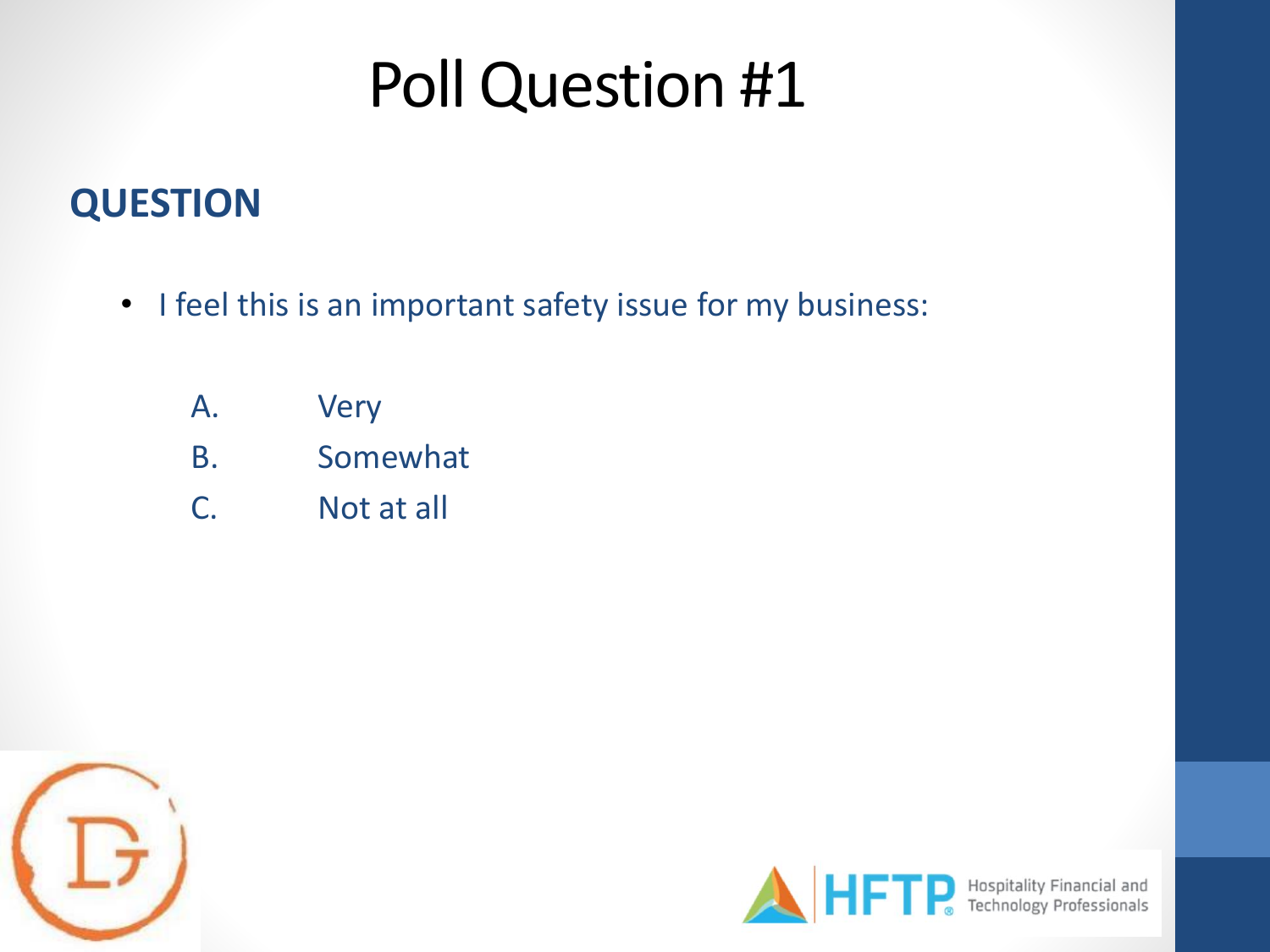#### Don't Fire an Employee Unless Meeting Face-To-Face

- Professional Courtesy
- Consideration and Trust of Remaining Employees
- Block Access to as Many Company and Information Systems Before Meeting to Terminate
- Use a Checklist if necessary
- Return of Company Property
- Removal of Personal Belongings
- Issue Final Paycheck and/or Severance Agreement
- Witness(es)



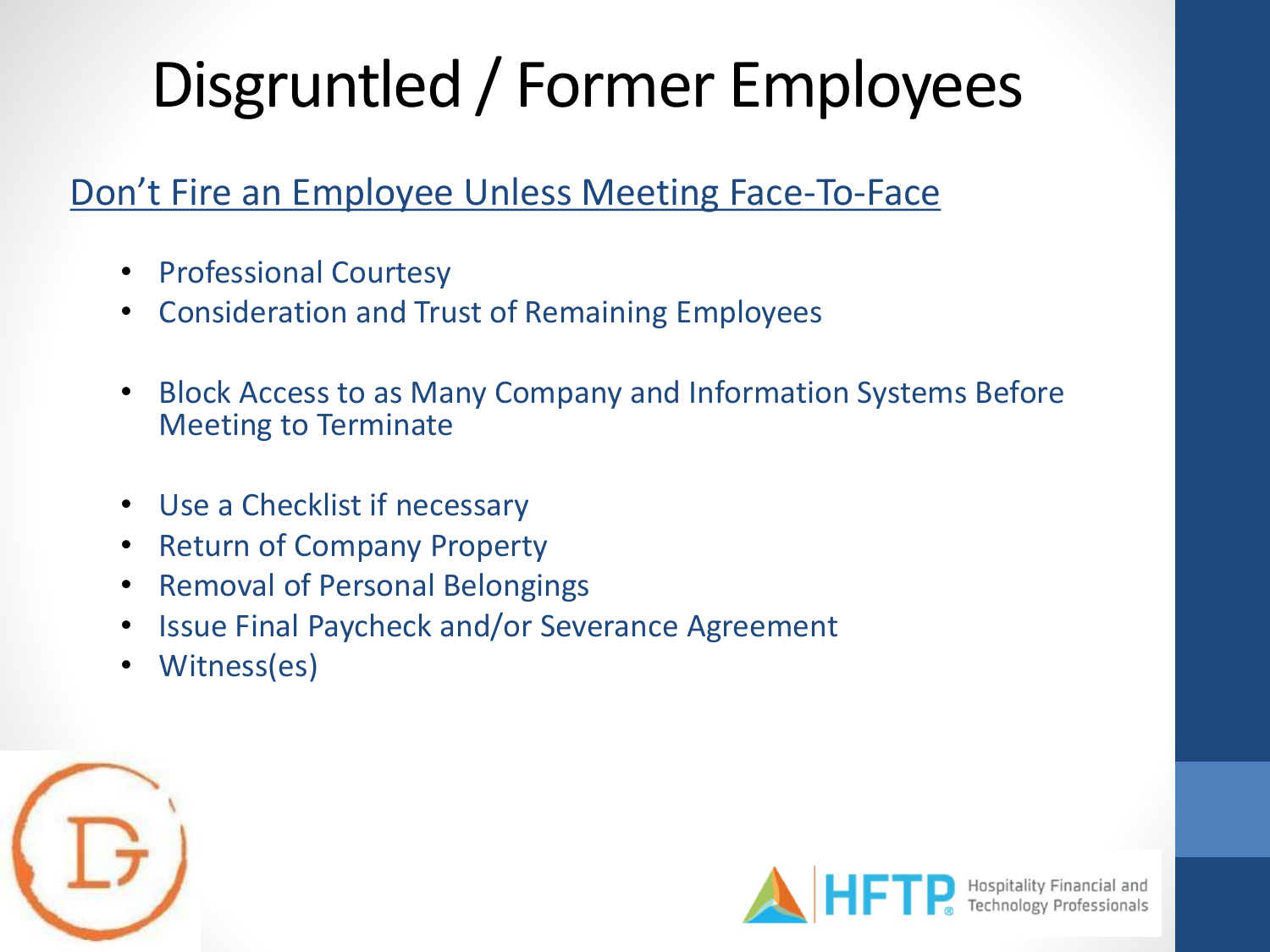#### Don't Fire an Employee Without Any Notice.

- Unless an egregious act occurs, the employee should experience coaching and performance feedback over time;
- Progressive discipline policy should be uniformly followed when possible.

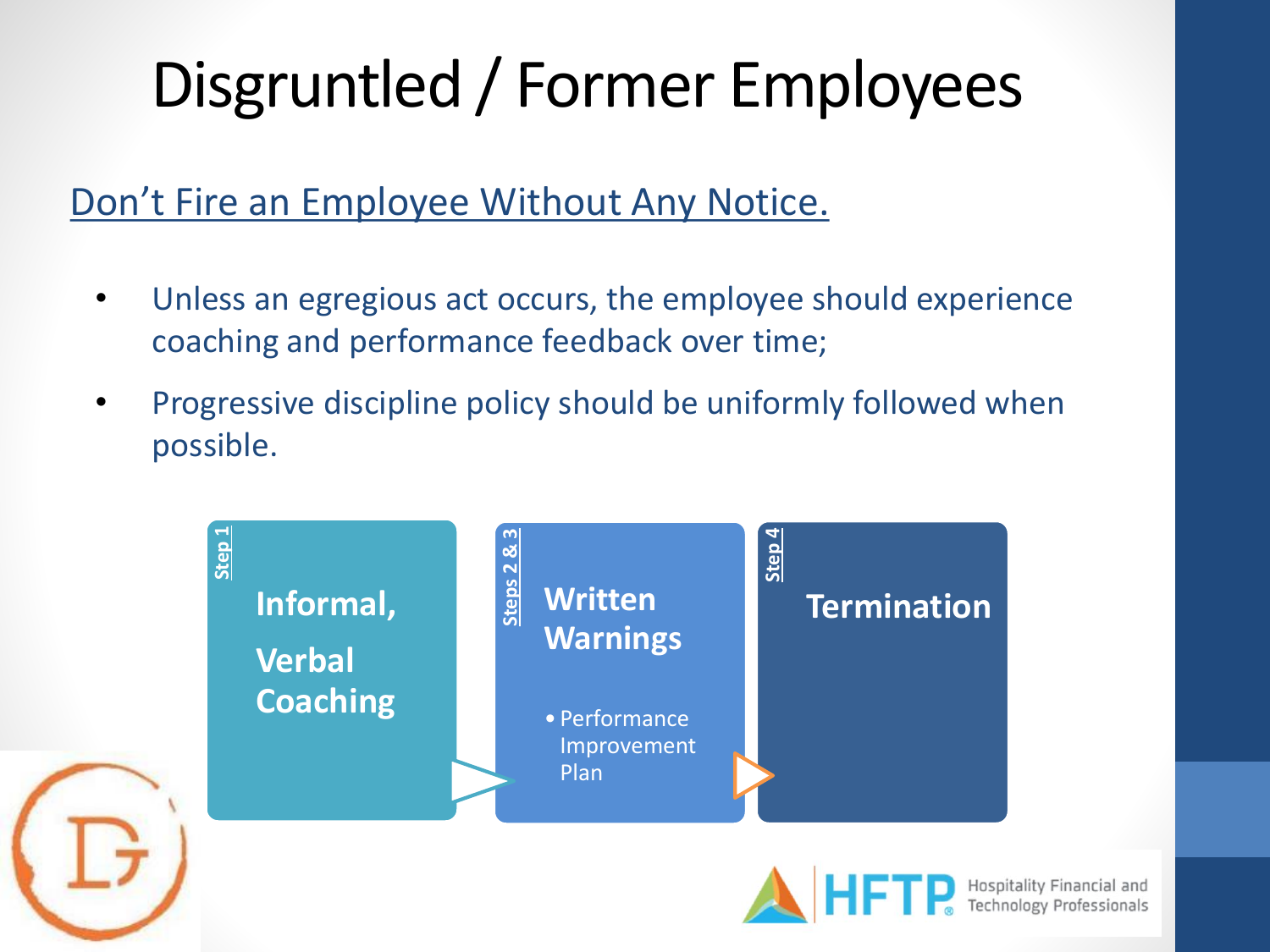- Don't Provide a Lengthy Rationale and/or Examples for Why You Are Firing the Employee - Focus on Business Justification for Firing
- Don't Allow the Employee to Access His/Her Work Area or Co-Workers following termination
- Don't Leave the Door Open
- Retrieve Company Property
- Use a Witness
- Block Access to as Many Company and Information Systems Before Meeting to Terminate
- Use a Checklist if Necessary



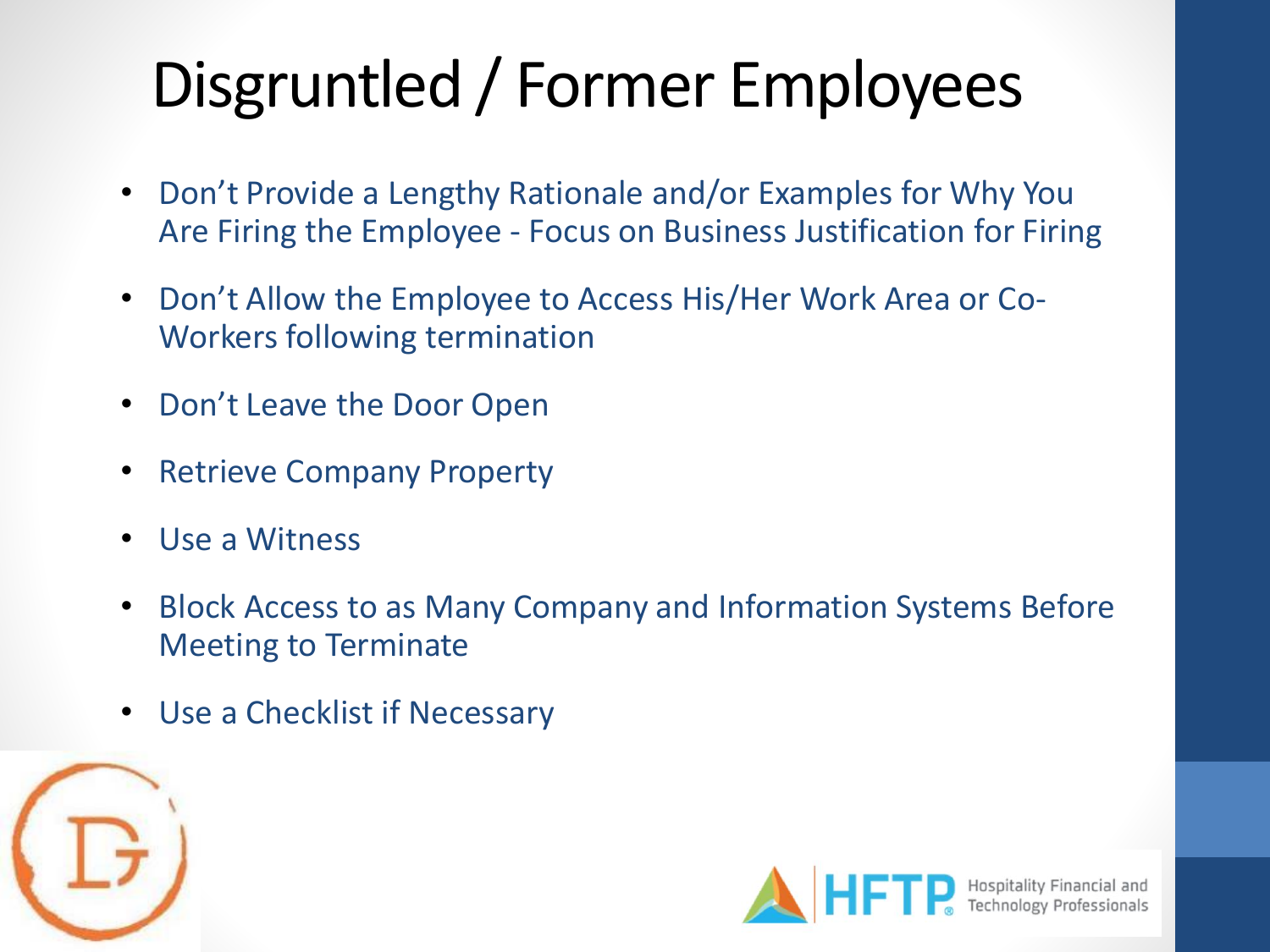#### Following Termination, Carry out the Logistics:

- Disable access to the premises (change locks, disable keycard, change passcode);
- Shut down email account;
- Notify other employees (this is CRITICAL);
- *No access* to work area ever;
- Remove from schedule;
- Retrieve company property (do you have a signed wage deduction authorization form?)



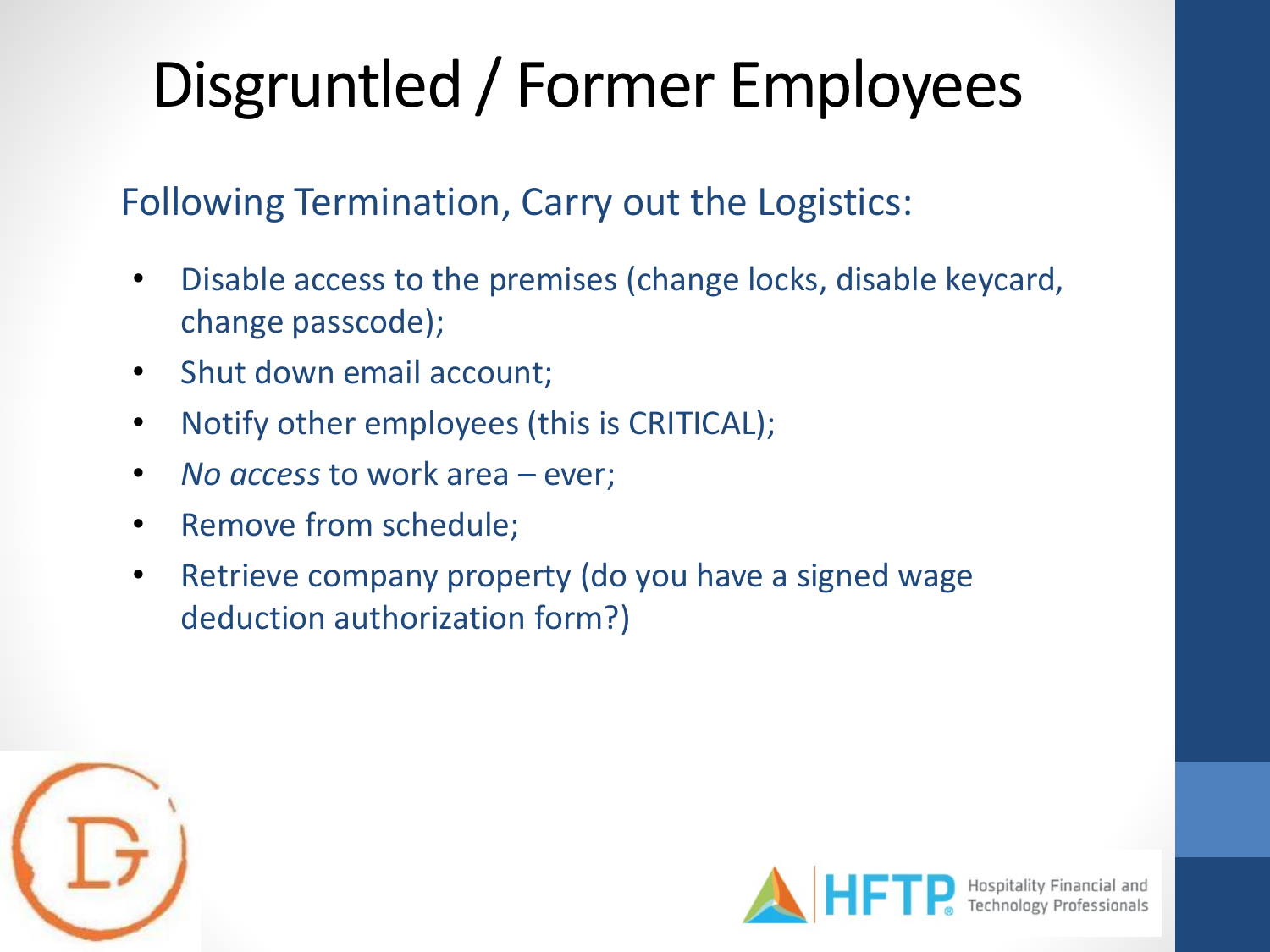### Domestic / Relational Violence

### **Domestic Incidents can be employee- or guest-related**

### Employee-related domestic situations

- Has an employee obtained a restraining/protective order against someone? How will you know? What do you do?
- What do you do if the restrained person arrives on the premises?

### Guest-related domestic situations can escalate quickly

• **When in doubt, call the police!**



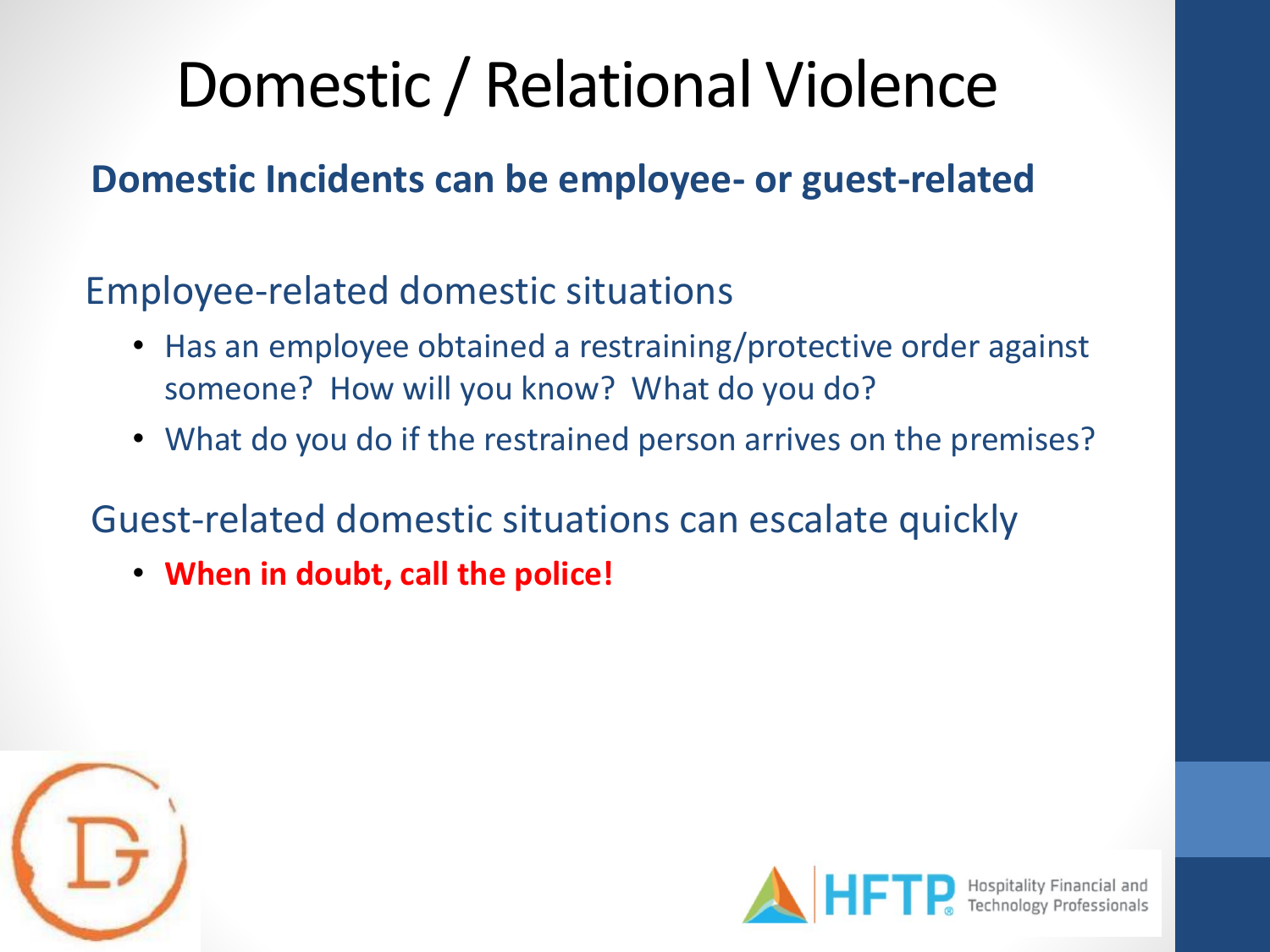### Random, Premeditated Attacks

### **This isn't just about Vegas**

- As of the Nashville, TN, Waffle House shooting on April 22, 2018, there have been 67 mass shootings since Jan. 1, 2018.
- For these purposes, "mass shooting" means *four or more individuals being shot or killed in the same general time and location*.

### **Are you hosting a group that could attract a violent incident?**

- Religious/political/charity/confrontational groups (luncheon, conference, rally, meeting, etc.)
- Dallas just hosted the National Rifle Ass'n downtown was on alert
- Are there protests/races/concerts in proximity to your property?



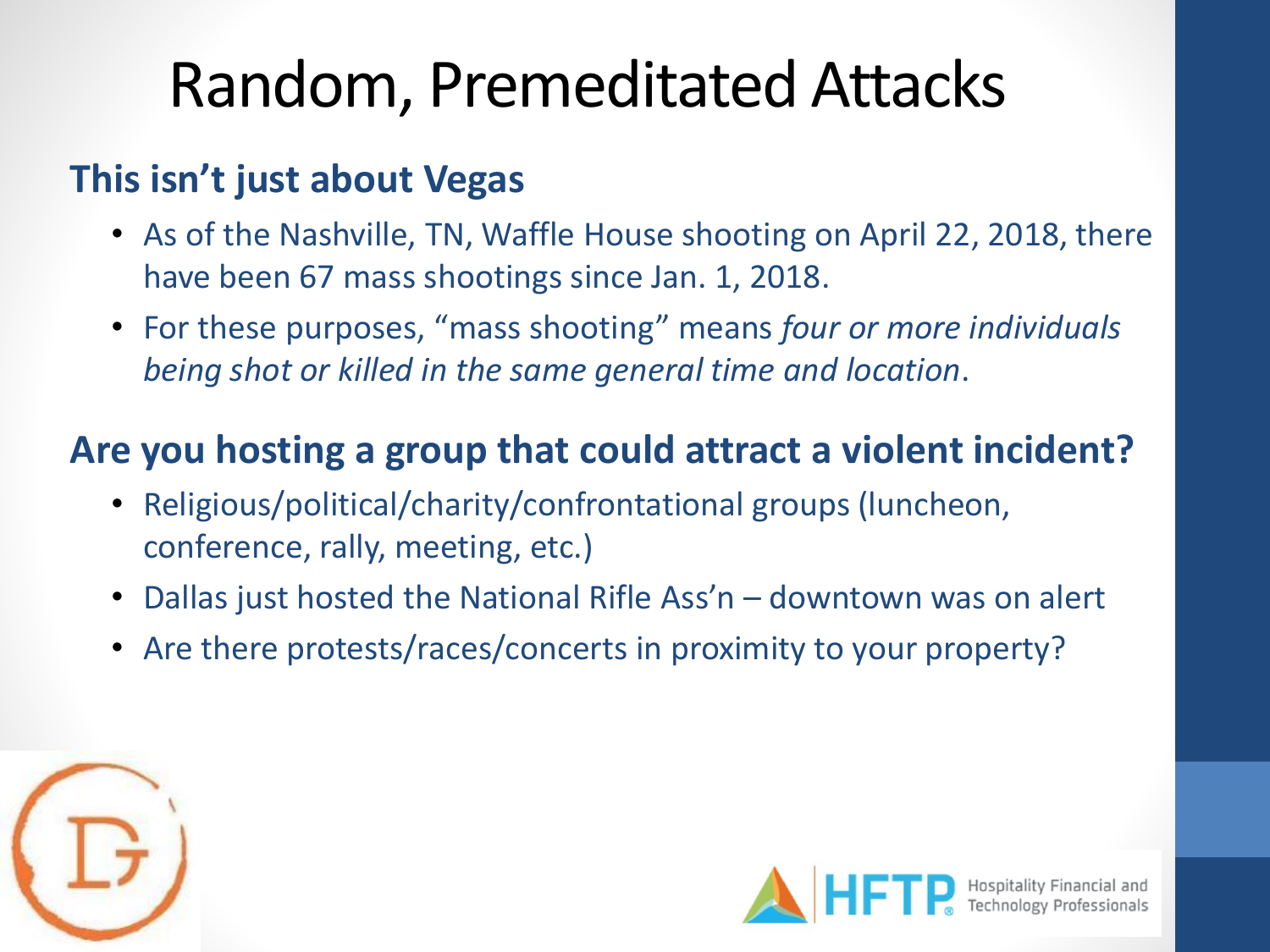### Situational Awareness

#### **Employees must remain alert**

- Assess guests  $-$  is anything unusual? (bulky clothes in summer, muttering/disturbed visage, touching on body, bowed up for conflict, rapid blinking, etc.)
- Does the guest ask questions about floorplans/layouts, insist on cash payment, reject housekeeping services, pay special attention to security personnel/equipment
- Do frontline staff have a way to communicate quickly and safely with management?

#### **2015 San Bernardino, CA shootings:**

- Numerous people saw the shooters enter the building; and
- Many thought it was a publicity stunt or TV/movie shoot.
- If something makes you uneasy, trust your gut until proven wrong.



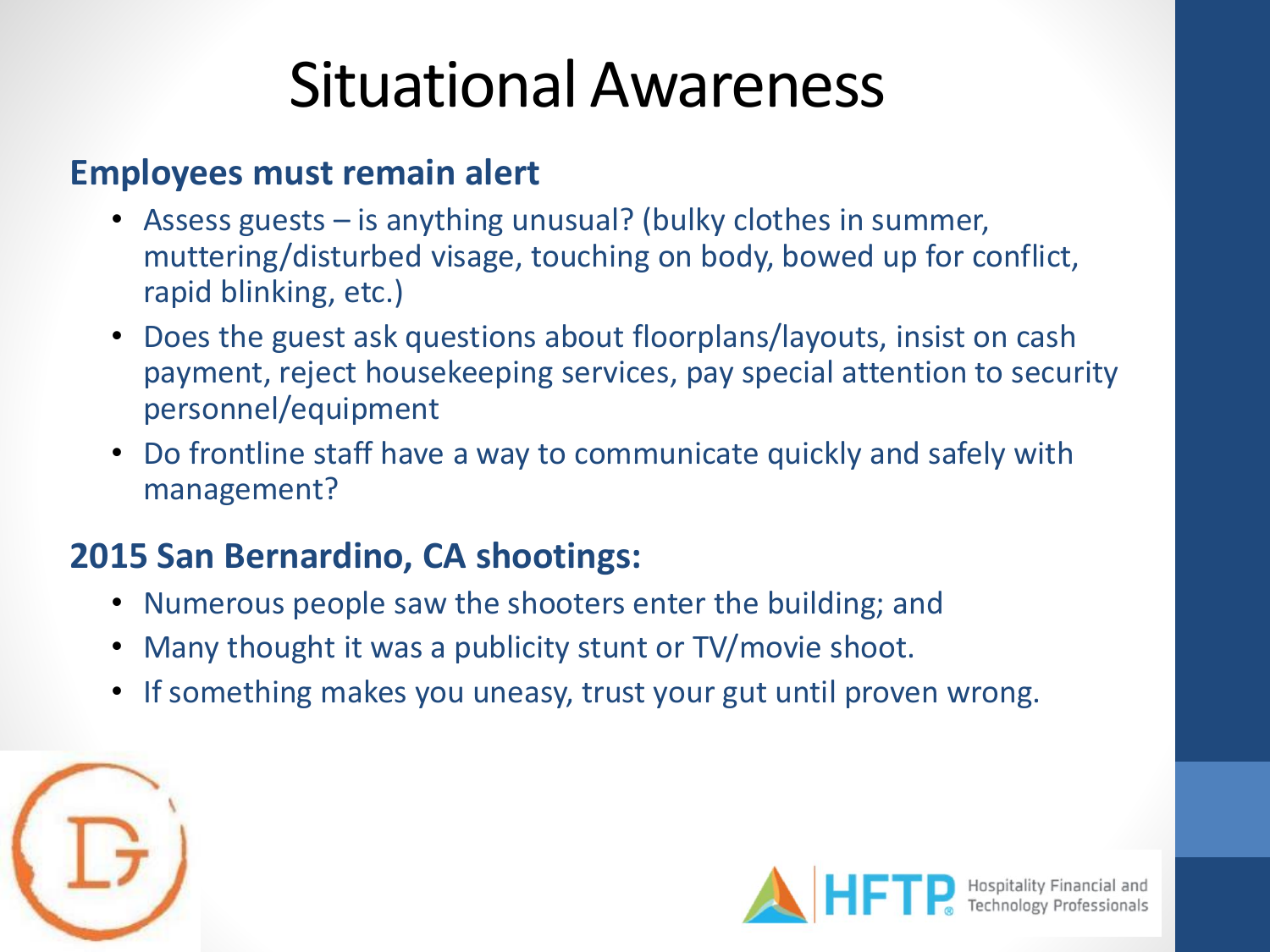### Poll Question #2

### **QUESTION**

- In states where legal, do you allow concealed handguns on your property?
- A: Yes
- B: No



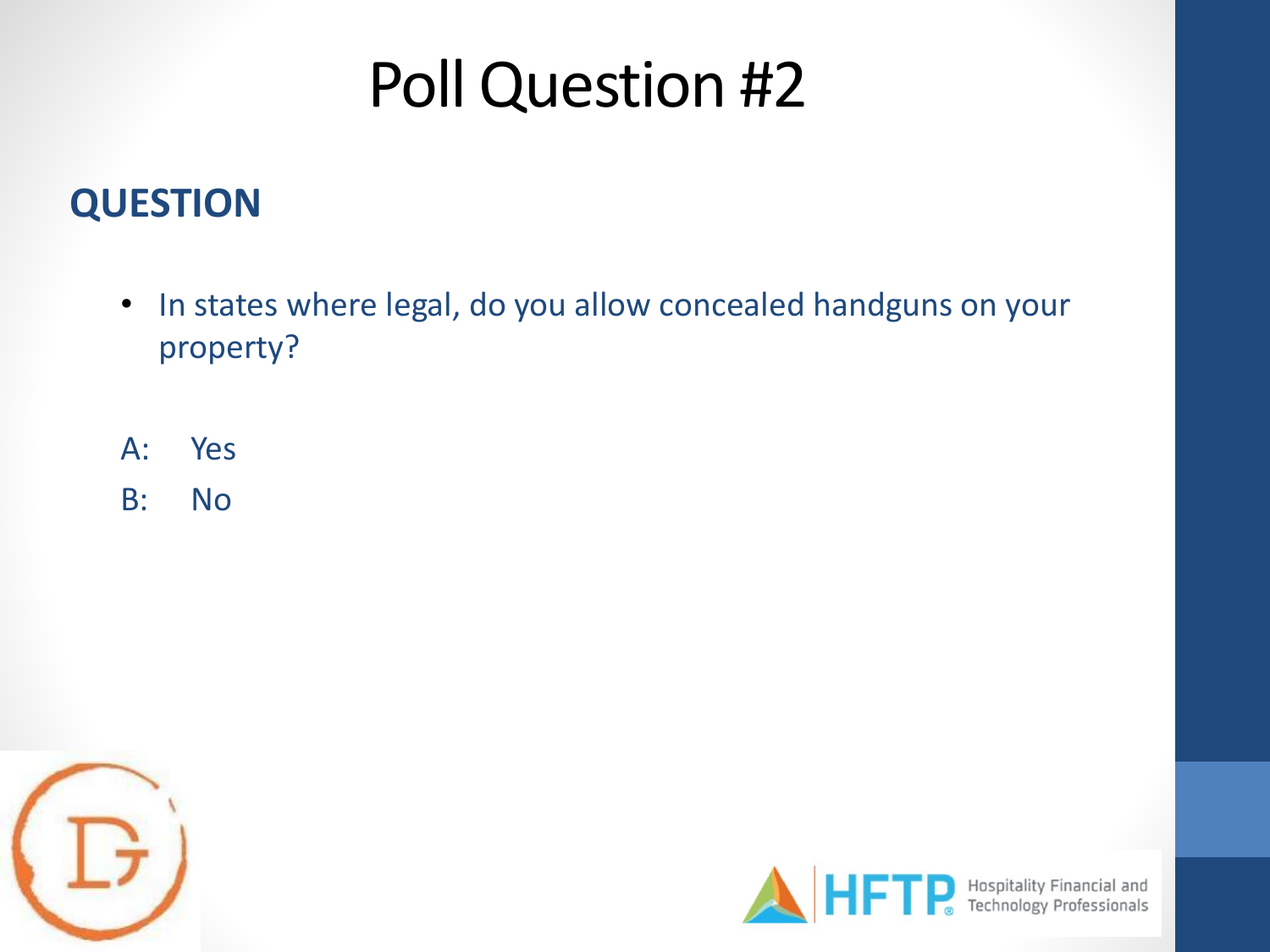# RUN

### **Employees Must be Trained in Advance!**

- During training, designate a "Rally" or "Muster" point off premises so employees can meet and account for who is safe and who isn't;
- Employees should have an escape route in mind;
- Leave belongings;
- Help others out if possible, but do not delay if others don't leave;
- Prevent others from entering the danger area;
- Any distance will help;
- Call 911 when safely away;
- Do not return to the premises until you receive the all-clear.



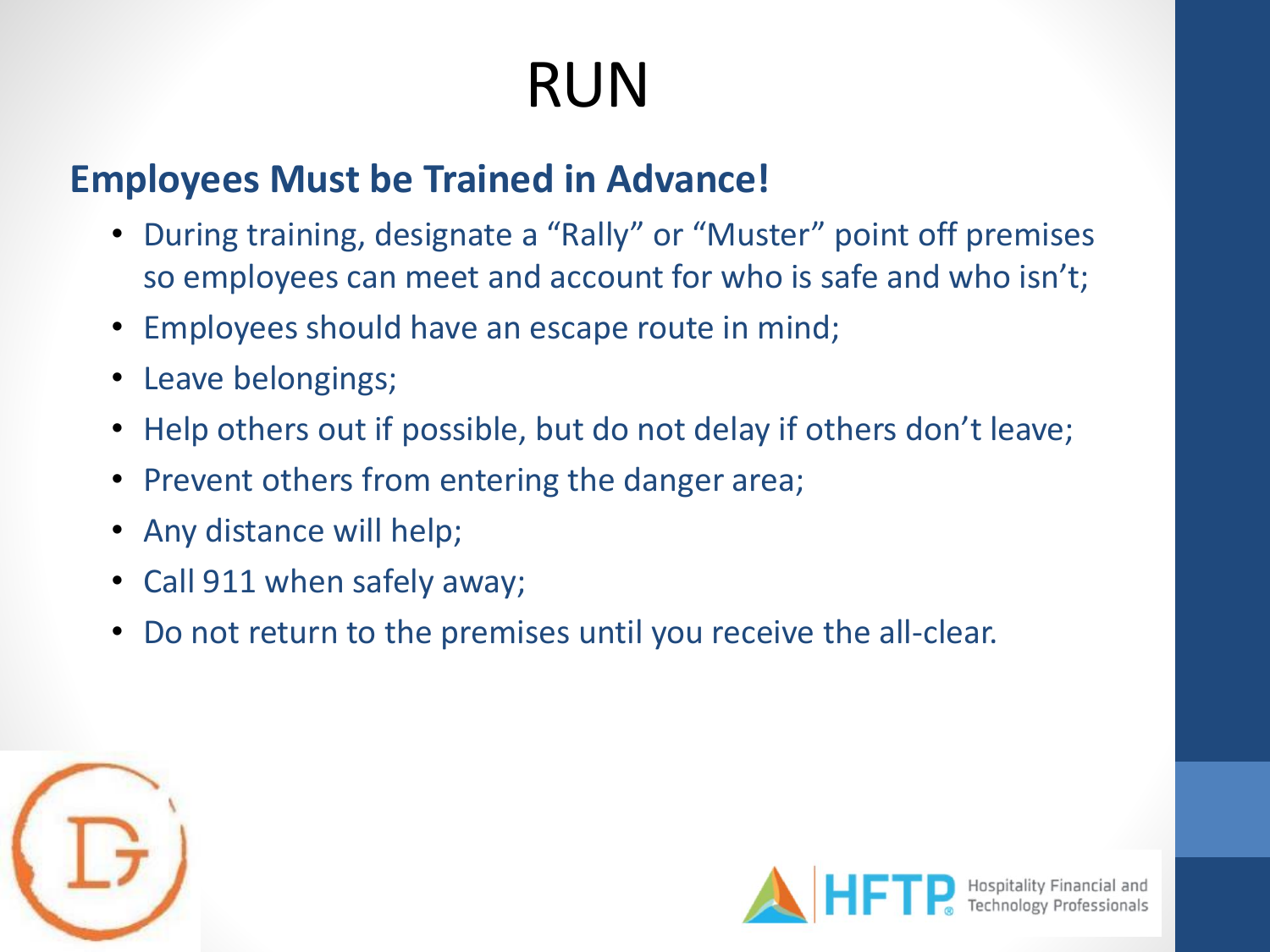# **HIDE**

#### **Employees can be trained to look for safe and secure spots**

- Best scenario is to lock yourself in somewhere;
- Barricade the door with something heavy if no lock available;
- Close blinds/turn off lights;
- Always silence cell phone *and* turn off vibration;
- Do not hide in groups;
- Try to communicate with police silently, e.g. via text message or by a sign in the window;
- If no door is available, hide behind something large, but do not leave yourself unable to move.



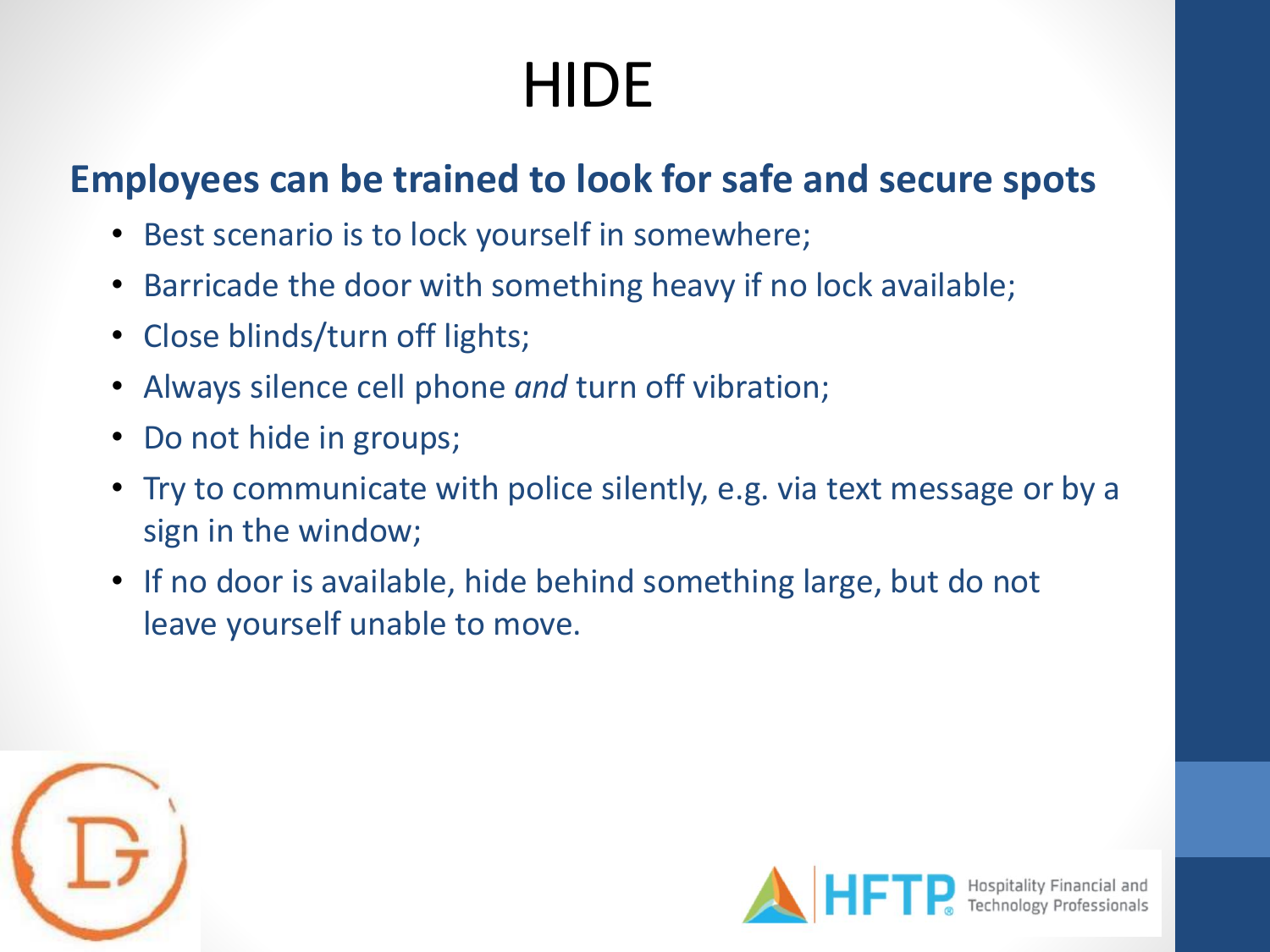# FIGHT

### **Fight like your life depends on it**

- This is a last resort: once committed, do not stop;
- Use anything you can as a makeshift weapon;
- Chairs, fire extinguishers, bottles, pens, scissors, cleaning supplies, pots/pans, etc.;
- Be as aggressive as possible!



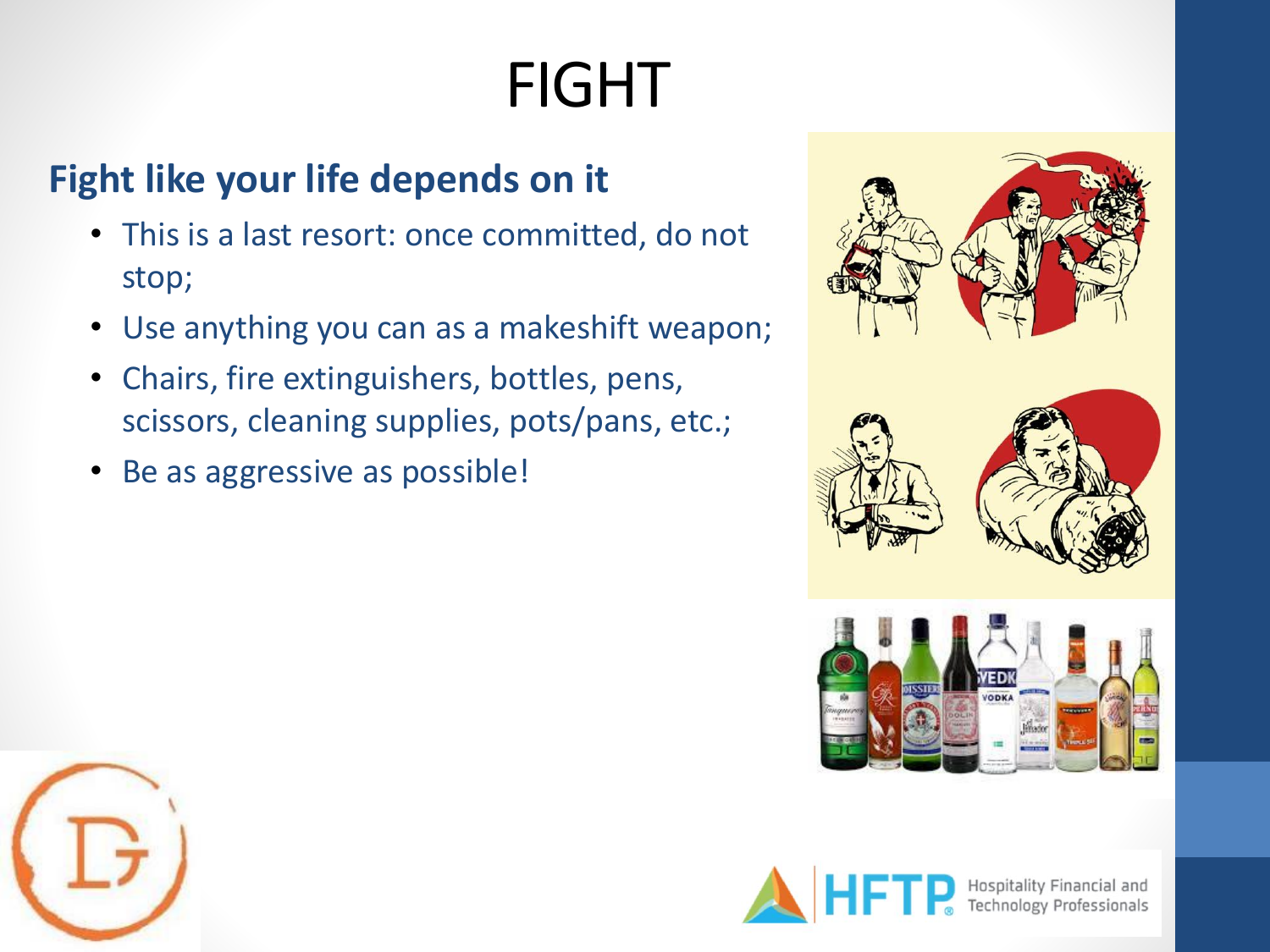# Managing the Crisis

#### **If you are outside the situation:**

- Make contact with law enforcement provide necessary info;
- Can surveillance equpiment be accessed remotely? Can you provide access?
- How do you determine who is supposed to be working?
- How do you let other employees know to stay away?
- How do you determine whether there are guests/vendors onproperty?
- Where do you go?

**When the dust has cleared, how do you return to normal?**



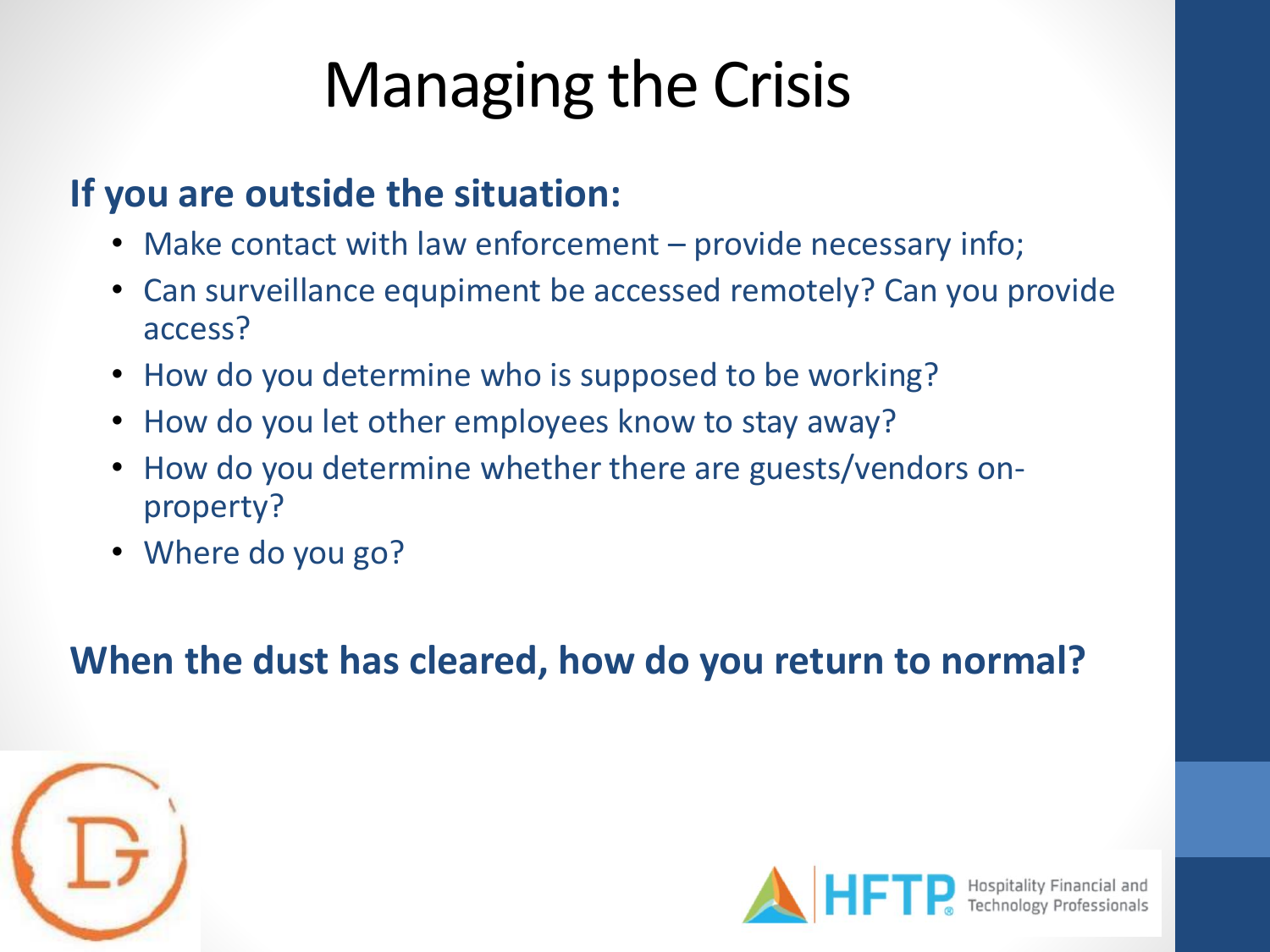# Engaging First Responders

#### **Bring the Correct Responders:**

- Do not pull the fire alarm it will unlock all doors, & you need police!
- When talking to 911:
	- **Do your employees know the address where they work?**
	- **Try to remain calm – provide as many details as possible:**
		- Physical description and location of shooter
		- Number of shooters
		- Number/Types of weapons
		- Number of victims

#### **When First Responders Arrive:**

- Hands visible & raised;
- Remain quiet No sudden movement;
- Follow instructions;
- Do not return once you are out stay vigilant.

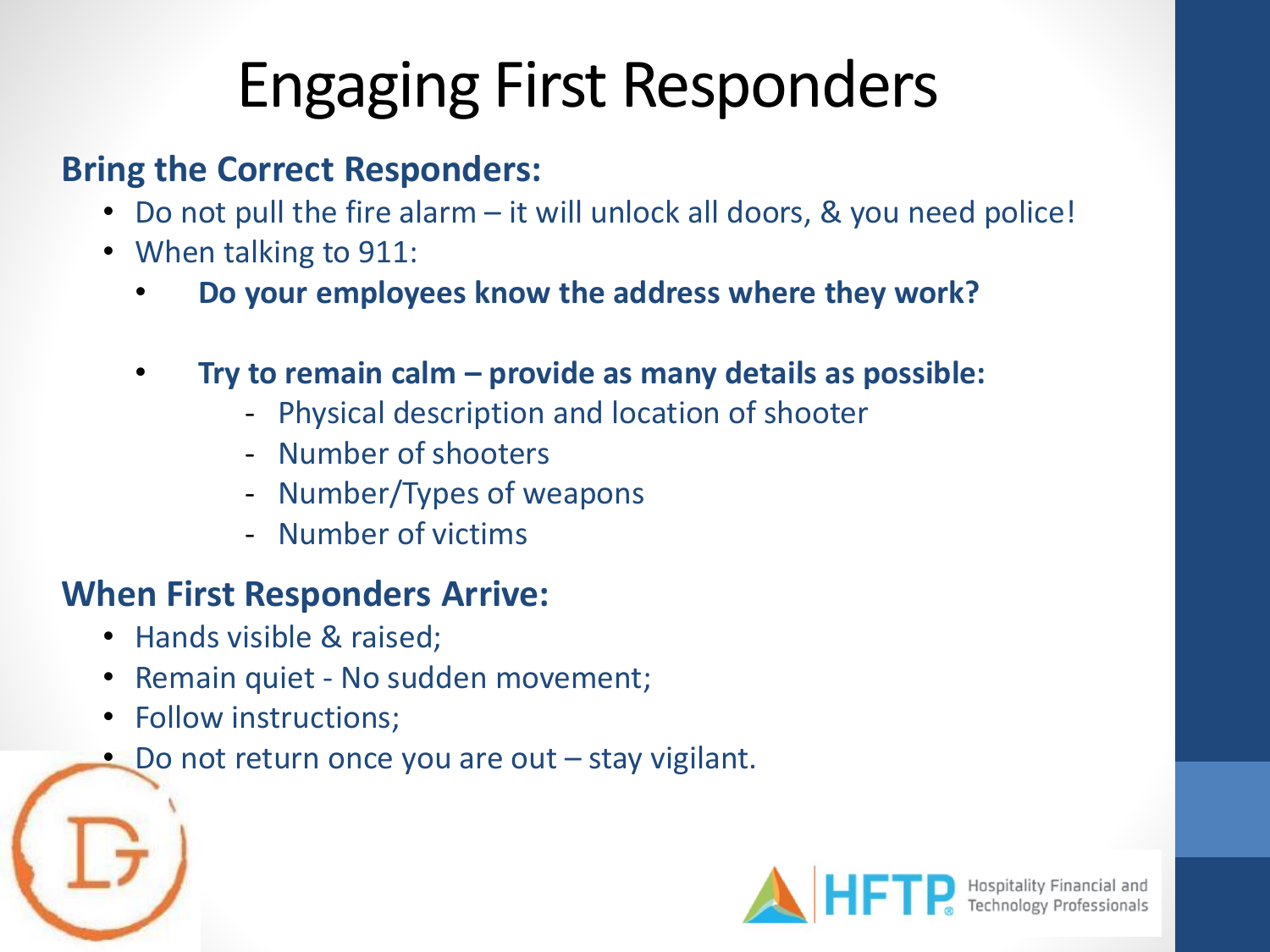# Preparing Your Property for Safety

### **What else can you do to your premises to keep employees and guests safe?**

- Keycard access to employee/BOH areas
- Blue lockdown alarms
- Landscape barriers, topiaries/masking
- First aid kits





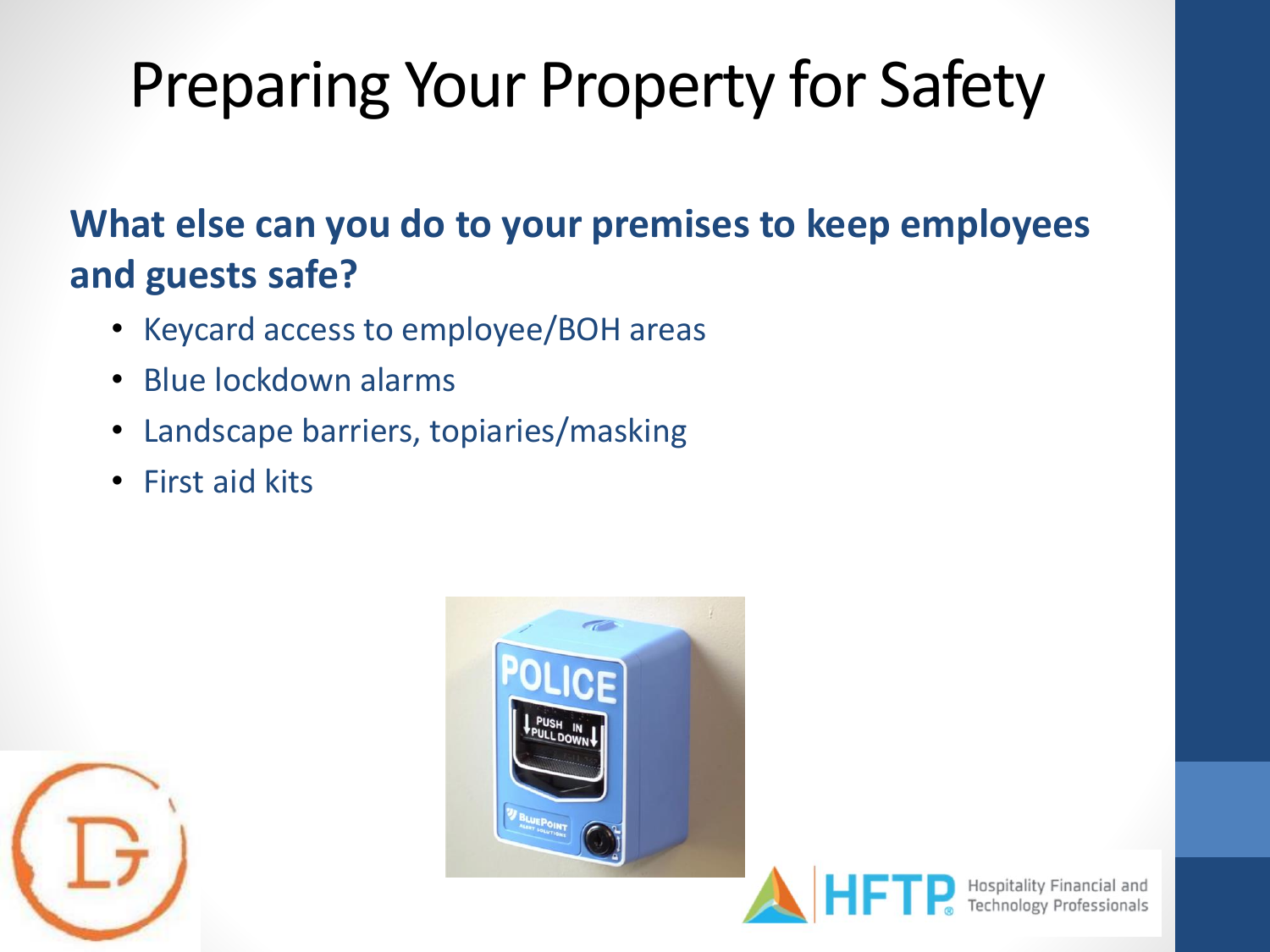### Resources for You

**Dept. of Homeland Security/FBI:**

- <https://www.youtube.com/watch?v=5VcSwejU2D0>
- <https://www.dhs.gov/publication/active-shooter-poster>
- https://www.fbi.gov/about/partnerships/office-of-partner[engagement/active-shooter-resources/responding-to-an](https://www.fbi.gov/about/partnerships/office-of-partner-engagement/active-shooter-resources/responding-to-an-active-shooter-crisis-situation)active-shooter-crisis-situation

### **FEMA Course:**

• <https://emilms.fema.gov/IS907/curriculum/1.html>



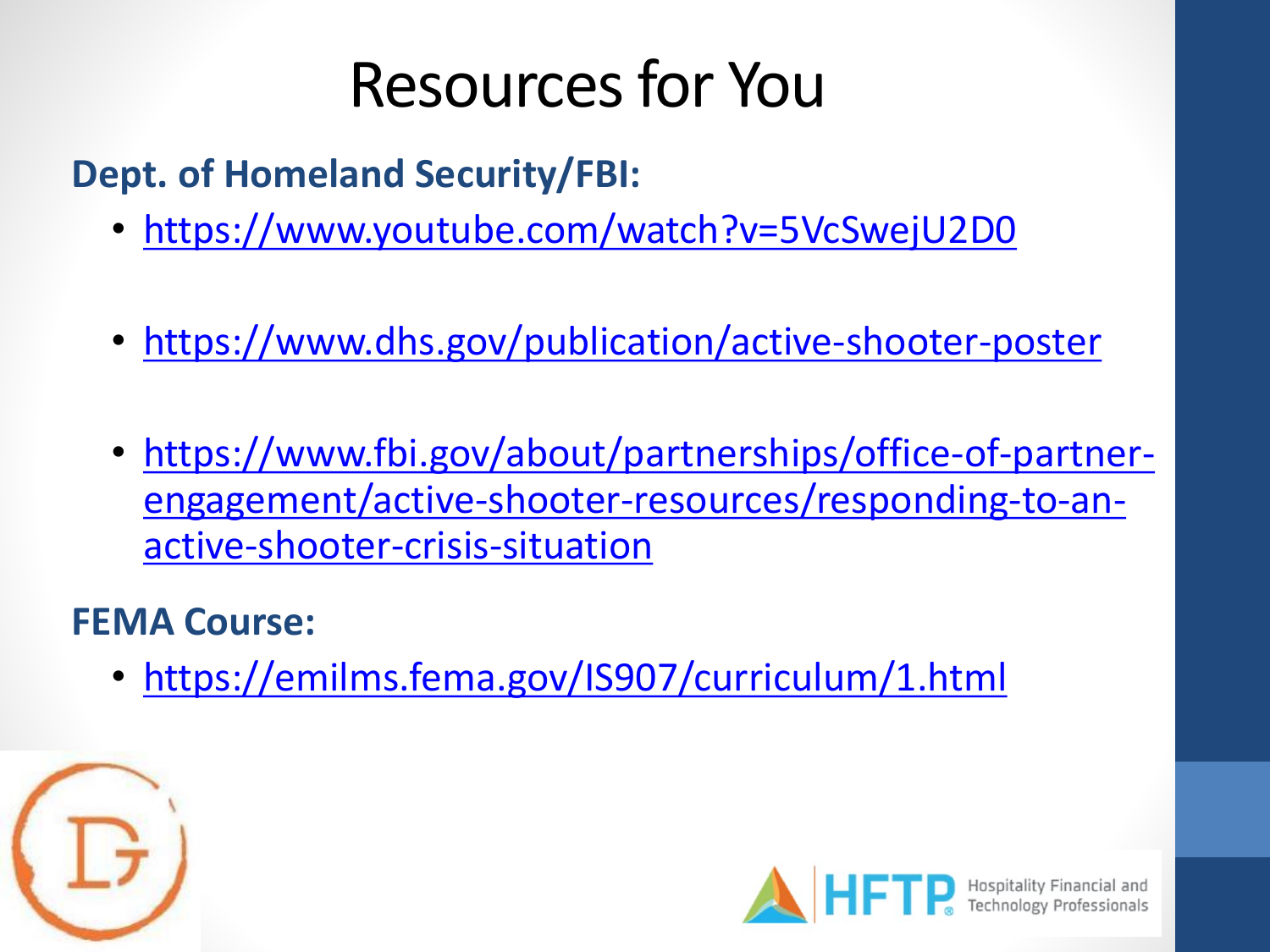# Developing a Plan and Training on it

Please consider developing an action plan and training on it multiple times a year. Reach out to, and work with, first responders (or a security team)!

As with any policy, high attrition and employee apathy make repetition a must.

Each site is unique. Consider a base plan that can be customized to the needs of each particular site.

The worst plan is one that only exists on paper.

(Does your OSHA-mandated EAP cover an active-shooter scenario?)

**Security Policies & Plans:** Respondents were asked if they had a formal plan or policy for each and if they provide regular staff training or drills.

| <b>Situation</b>                    | Have a Formal<br>Policy/Plan | Do Regular<br><b>Training and</b><br><b>Drills</b> |
|-------------------------------------|------------------------------|----------------------------------------------------|
| <b>Fire</b>                         | 81%                          | 42%                                                |
| <b>Medical emergency situations</b> | 78%                          | 51%                                                |
| <b>Active shooter</b>               | 71%                          | 35%                                                |
| <b>Natural disaster</b>             | 69%                          | 30%                                                |
| <b>Evacuation procedure</b>         | 68%                          | 34%                                                |
| <b>Missing child</b>                | 60%                          | 23%                                                |
| <b>Weather-related event</b>        | 25%                          | $11\%$                                             |
| <b>Hazardous materials</b>          | 23%                          | 12%                                                |